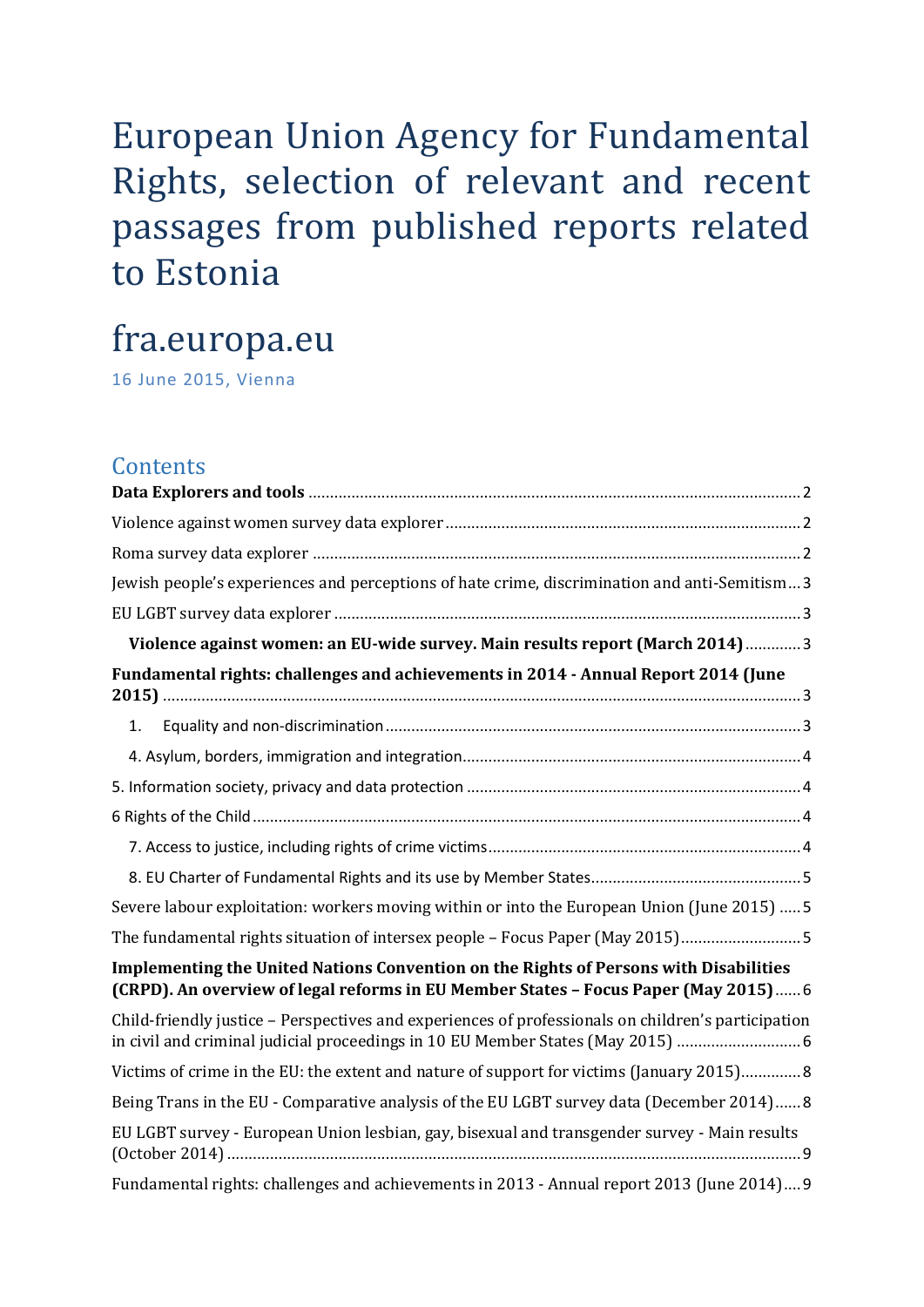| 1. |                                                                                                   |  |
|----|---------------------------------------------------------------------------------------------------|--|
|    |                                                                                                   |  |
|    |                                                                                                   |  |
|    |                                                                                                   |  |
| 7. |                                                                                                   |  |
|    |                                                                                                   |  |
|    |                                                                                                   |  |
|    | The right to political participation for persons with disabilities: human rights indicators (May  |  |
|    | Criminalisation of migrants in an irregular situation and of persons engaging with them (March    |  |
|    | Violence against women: an EU-wide survey. Main results report (March 2014)  11                   |  |
|    | Access to data protection remedies in EU Member States (January 2014) 12                          |  |
|    | Legal capacity of persons with intellectual disabilities and persons with mental health problems  |  |
|    |                                                                                                   |  |
| 1. |                                                                                                   |  |
| 2. |                                                                                                   |  |
| 4. |                                                                                                   |  |
| 5. |                                                                                                   |  |
| 6. |                                                                                                   |  |
| 7. | PARTICIPATION OF EU CITIZENS IN THE UNION'S DEMOCRATIC FUNCTIONING  14                            |  |
| 8. |                                                                                                   |  |
| 9. |                                                                                                   |  |
|    | Access to justice in cases of discrimination in the EU - Steps to further equality (Dec 2012)  15 |  |
|    | Making hate crime visible in the European Union: acknowledging victims' rights (Nov 2012)15       |  |
|    | Involuntary placement and involuntary treatment of persons with mental health problems (June      |  |

# <span id="page-1-1"></span><span id="page-1-0"></span>**Data Explorers and tools**

## **Violence against women survey data explorer**

<http://fra.europa.eu/DVS/DVT/vaw.php> (data included on all EU Member States)

# <span id="page-1-2"></span>**Roma survey data explorer**

<http://fra.europa.eu/DVS/DVT/roma.php> (Slovenia NOT included)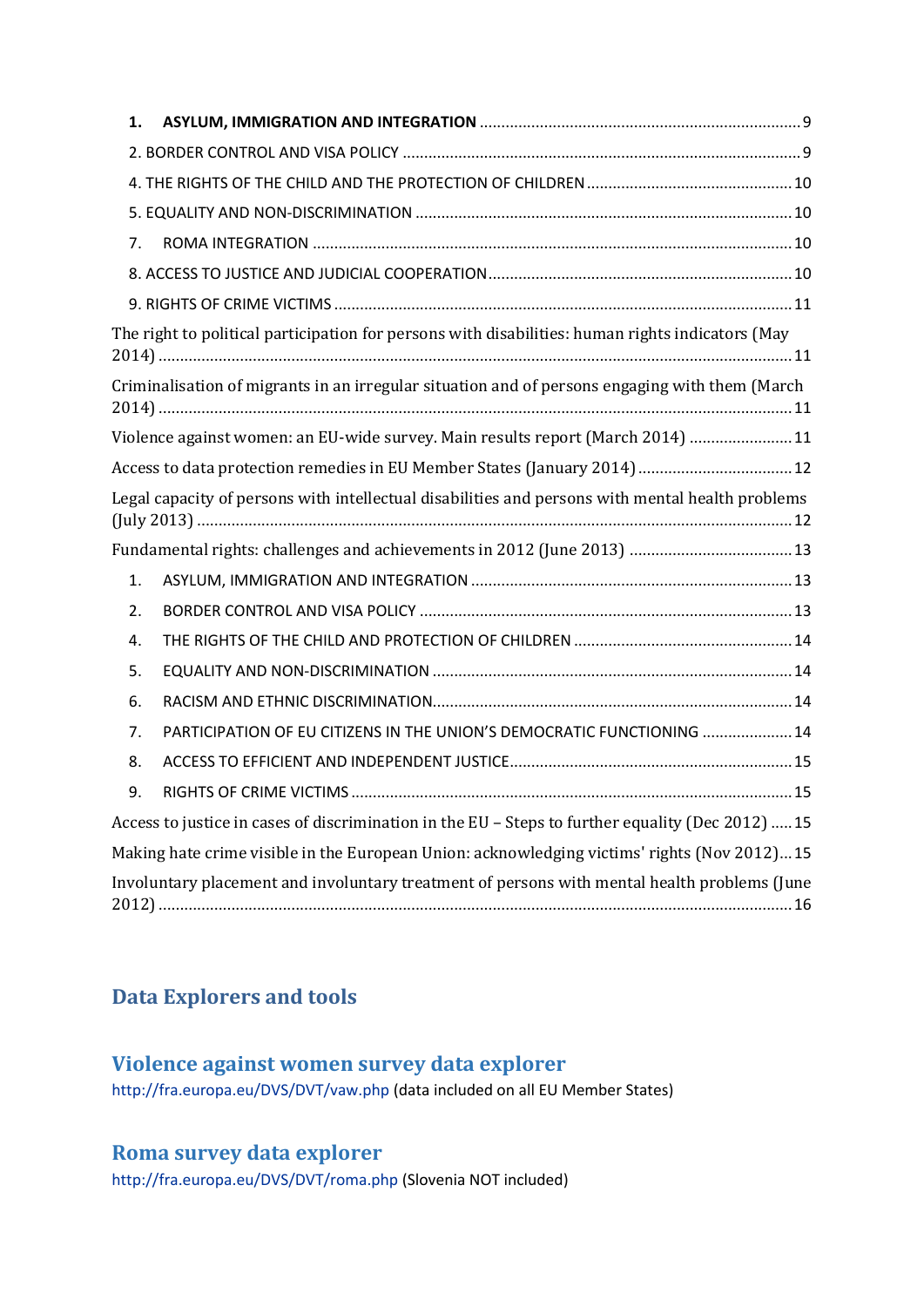# <span id="page-2-0"></span>**Jewish people's experiences and perceptions of hate crime, discrimination and anti-Semitism**

<http://fra.europa.eu/DVS/DVT/as2013.php> (Slovenia NOT included)

### <span id="page-2-1"></span>**EU LGBT survey data explorer**

<http://fra.europa.eu/DVS/DVT/lgbt.php>(data included on all EU Member States)

## <span id="page-2-2"></span>**Violence against women: an EU-wide survey. Main results report (March 2014)**

[http://fra.europa.eu/sites/default/files/fra-2014-vaw-survey-main-results\\_en.pdf](http://fra.europa.eu/sites/default/files/fra-2014-vaw-survey-main-results_en.pdf)

# <span id="page-2-3"></span>**Fundamental rights: challenges and achievements in 2014 - Annual Report 2014 (June 2015)**

(Specific link only available as of 25 June 2015[, http://fra.europa.eu/en\)](http://fra.europa.eu/en)

### <span id="page-2-4"></span>1. Equality and non-discrimination

[Using the targeted investment of EU funds to foster social inclusion] "Member States also took steps to begin training staff involved in the management and control of ESIF on EU anti-discrimination law and policy, in line with the second conditionality. This happened in Austria, Belgium, Bulgaria, Croatia, Cyprus, the Czech Republic, Denmark, *Estonia*, Finland, France, Germany, Hungary, Italy, Latvia, Lithuania, Luxembourg, Malta, the Netherlands, Poland, Romania, Slovakia, Slovenia, Spain and Sweden." (p. 31)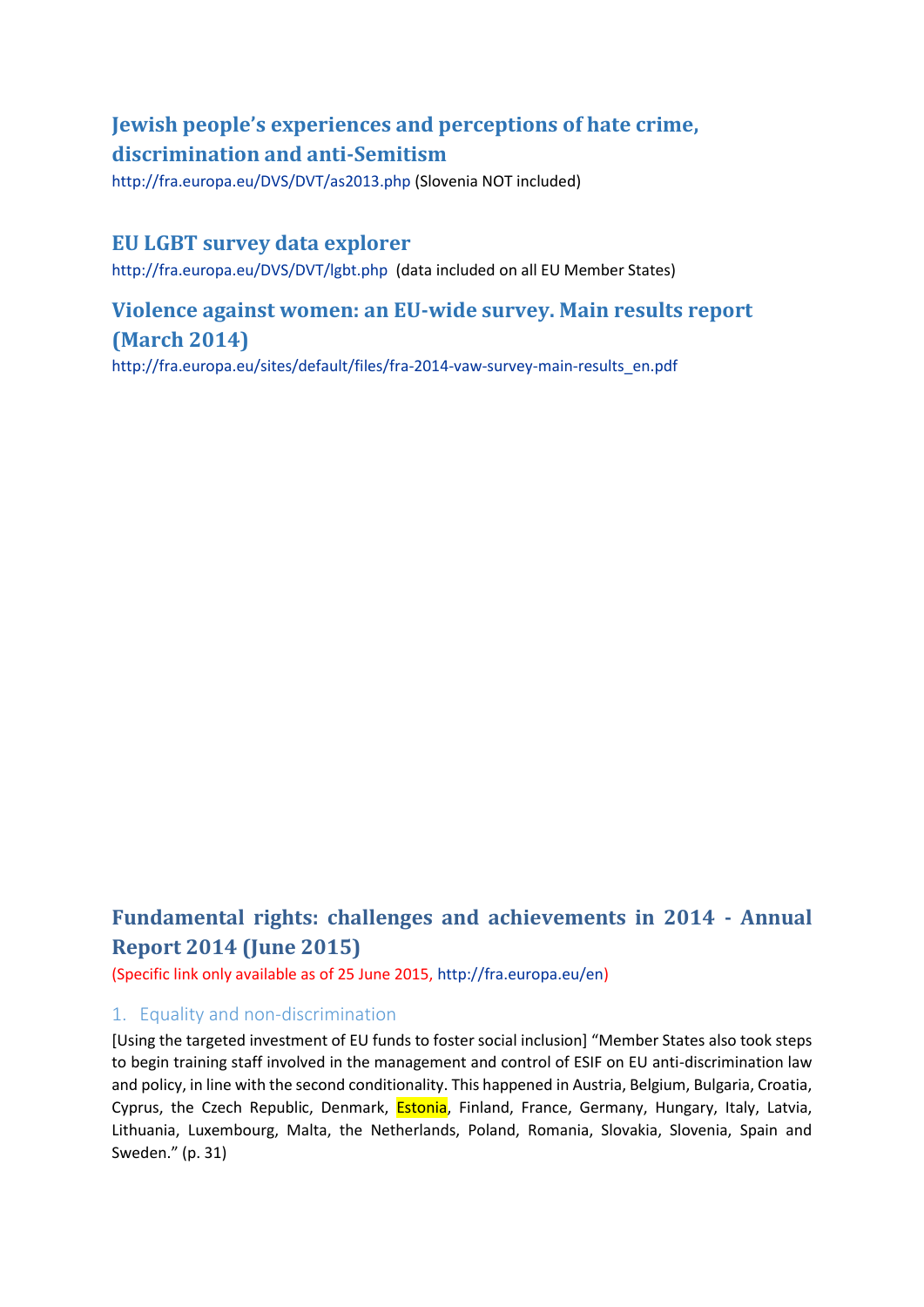### <span id="page-3-0"></span>4. Asylum, borders, immigration and integration

[4.6 EU Member State measures promoting inclusive societies] "However, turning from policy to practice, fewer Member States adopted and implemented concrete measures, such as training for public officials and civil servants dealing with migrants. Austria, Croatia, the Czech Republic, Germany, Greece, Hungary, Ireland, Italy, Latvia, Malta, the Netherlands and Slovenia did so. Bulgaria, *Estonia*, Poland and Portugal have recently adopted such policies and are planning measures for 2015 and beyond." (p.96)

"However, in the last year, 12 Member States (Belgium, Bulgaria, Cyprus, Estonia, Finland, France, Lithuania, Poland, Portugal, Romania, Sweden and the United Kingdom) have not implemented any concrete measure for migrant integration and inclusion targeting the general population." (p.96)

[4.8 Empowering migrants in their path to participation] "A majority of Member States (Belgium, Denmark, **Estonia**, Finland, Hungary, Ireland, Lithuania, Luxembourg, the Netherlands, Portugal, Slovakia, Slovenia, Sweden, Spain and the United Kingdom) have granted third-country nationals the right to vote in local elections, for all or some selected nationalities." (p.99)

#### <span id="page-3-1"></span>5. Information society, privacy and data protection

[5.1.3 Member States] "In other EU Member States, non-parliamentarian bodies also raised concerns. In **Estonia**, for instance, it was the Chancellor of Justice (the ombudsperson) who reacted, by initiating a legislative amendment to clarify his oversight powers over the intelligence services. The government opposed his proposal, introducing several amendments to the bill to curb the chancellor's oversight powers in this area. The parliament adopted the amendments in December, explicitly recognising that the Chancellor of Justice has the power to investigate complaints made against the intelligence services. However, as the government requested, he does not have the power to access certain types of state secrets and classified foreign information. This exemplifies the difficulties and hurdles in organising oversight mechanisms meant to control intelligence services within the EU." (p. 109)

### <span id="page-3-2"></span>6 Rights of the Child

[6.2 Protection of children, including against violence] "Estonia also adopted a new Child Protection Act in November 2014. NGOs working on children's rights strongly supported the new law, seeing it as a substantial step forward in the protection of children's rights. Several NGOs, however, have said that the new legislation disproportionately limits the right to privacy and family life, as Article 33 empowers social workers and police officers to remove a child from the home for up to 72 hours without court permission if they believe the child is in danger. The government views the 72-hour limitation as a better guarantee of the rights of the child since, under the previous law, the court had to be informed "without delay", which in practice could mean more than 72 hours." (p.133)

### <span id="page-3-3"></span>7. Access to justice, including rights of crime victims

[7.2 EU and Member States progress on the Roadmap on procedural rights in criminal proceedings] "The EU Member States that proposed or adopted new legislation or amended existing laws with a view to transposing the Directive on the right to information (Denmark is not taking part) in 2014 included Cyprus, the Czech Republic, **Estonia**, Finland, France, Hungary, Italy, Luxembourg, Malta, the Netherlands, Slovenia, Spain and Sweden." (p. 148)

[7.3.2 Building up services and support for victims of crime] [Ensuring convicted criminals contribute to the funding of victim support services] "As part of its implementation of the Victims' Directive, the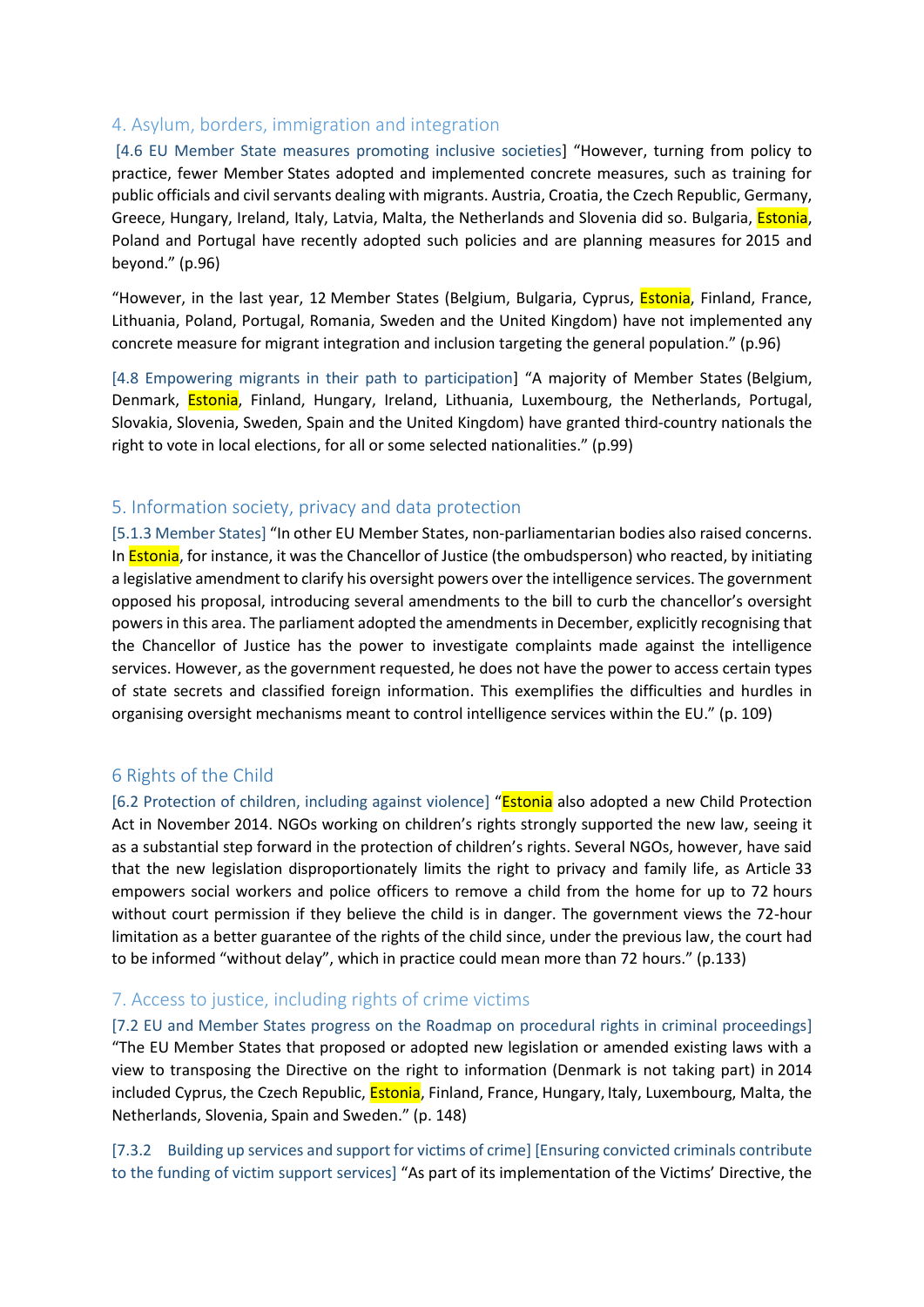Finnish parliament passed a government bill introducing a 'victim surcharge' in March 2015. Several other Member States are adopting or have already adopted similar schemes, including Belgium, Denmark, **Estonia**, France, Lithuania, Poland, Portugal, Sweden and the United Kingdom." (p.153)

[7.4.1 Measures to combat violence against women at Member State level] "As of January 2015, seven Member States had legislation in force implementing the EPO [European Protection Order] (Austria, **Estonia**, Germany, Hungary, Malta, Spain and the United Kingdom) and 15 Member States had draft legislation at various stages of the legislative process." (p.154)

### <span id="page-4-0"></span>8. EU Charter of Fundamental Rights and its use by Member States

[8.2.1. Assessment of fundamental rights compliance of bills] "In **Estonia**, an explanatory letter to the Child Protection Bill stated that the act shall be enacted in accordance with, among other things, the Charter." (p. 170)

[8.2.2. Assessment of fundamental rights impacts] "In **Estonia**, for instance, the rules for 'good legislation' envisage an impact assessment when 'significant' impacts are foreseen, such as on economics, security and foreign relations, the environment, regional development or organisation of public administration." (p. 170)

# <span id="page-4-1"></span>**Severe labour exploitation: workers moving within or into the European Union (June 2015)**

[http://fra.europa.eu/sites/default/files/fra-2015-severe-labour-exploitation\\_en.pdf](http://fra.europa.eu/sites/default/files/fra-2015-severe-labour-exploitation_en.pdf)

"At least four Member States (Belgium, **Estonia**, Germany and Poland) have adopted a broad definition of trafficking." (p. 37)

"The Estonian Code refers in Article 133 to work carried out under unusual conditions" (p. 37)

"The criminal laws of Croatia, the Czech Republic, Estonia, Italy, Portugal and Slovakia protect *all aliens*  (third-country nationals and EU citizens from other EU Member States) *in an irregular situation of residence"* (p. 38)

"In addition, labour inspectorates or similar monitoring authorities in more than 10 Member States can support or even act on behalf of workers in proceedings (the Czech Republic, *Estonia*, France, Latvia, Lithuania, Malta, the Netherlands, Poland, Portugal, Romania, Slovakia and Spain)." (p. 85)

# <span id="page-4-2"></span>**The fundamental rights situation of intersex people – Focus Paper (May 2015)**

#### <http://fra.europa.eu/sites/default/files/fra-2015-focus-04-intersex.pdf>

"In at least 10 EU Member States (Bulgaria, *Estonia*, Hungary, Italy, Luxembourg, Poland, Portugal, Romania, Spain and Slovakia) the law has an open list of grounds of discrimination. Here, intersex may be included under the protected characteristics or social groups category of 'other'." (p. 4)

"There is little information on the existence of medical protocols concerning the treatment of intersex people across the EU. In Austria, **Estonia**, Spain, Finland, France, Hungary, Ireland, Italy, Luxembourg and the United Kingdom no official, general medical protocol is applied." (p. 6)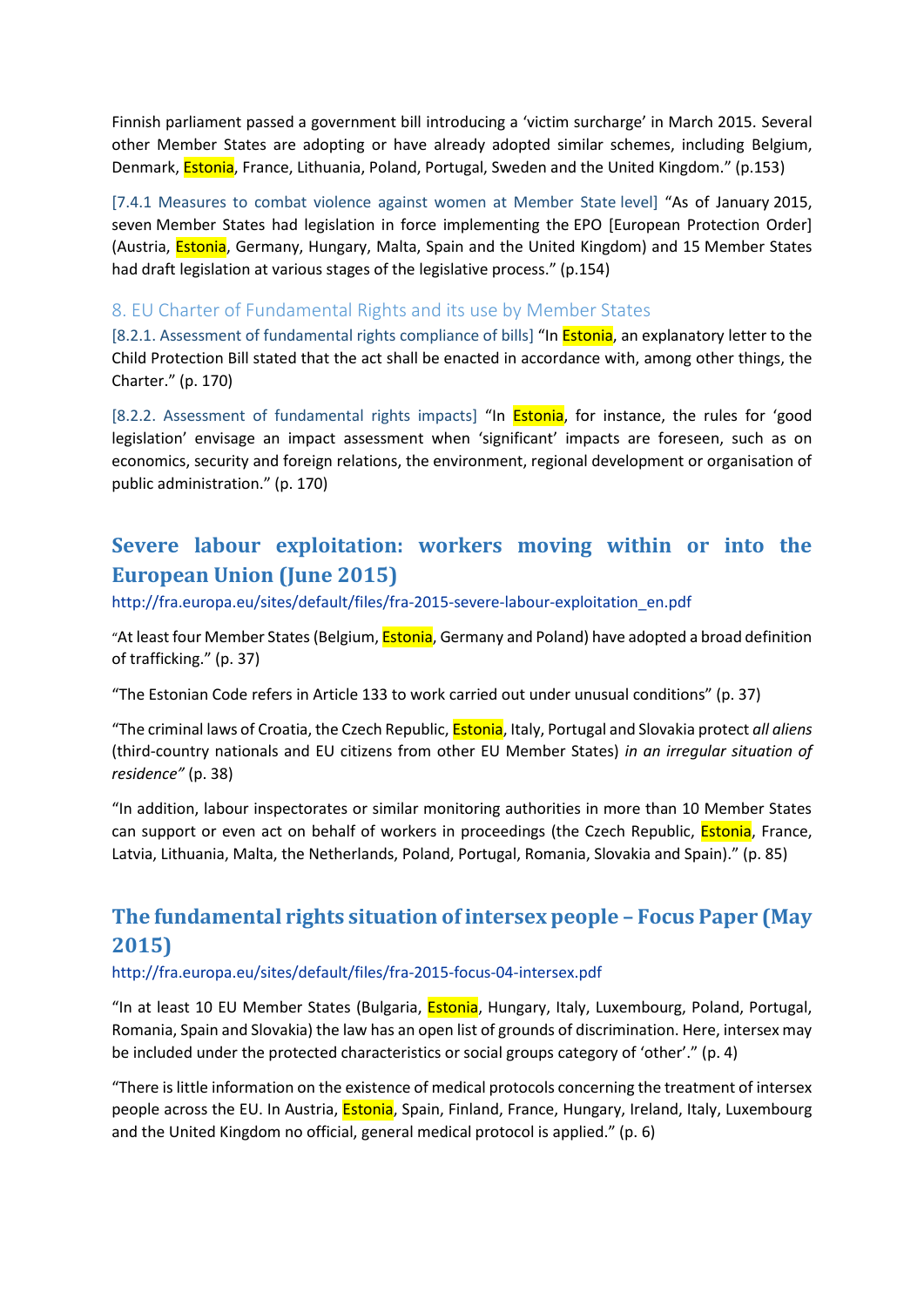"Sex (re)assignment or sex-related surgery seems to be performed on intersex children, and young people, in at least 21 EU Member States (Austria, Belgium, Bulgaria, the Czech Republic, Denmark, Estonia, Finland, France, Germany, Hungary, Ireland, Italy, Latvia, Lithuania, Malta, the Netherlands, Poland, Slovakia, Spain, Sweden and the United Kingdom). […] In eight Member States (Austria, Belgium, Bulgaria, the Czech Republic, *Estonia*, Hungary, Poland and Sweden), the legislation or medical practice requires consent by the legal representative, independently of the child's ability to decide." (p. 7)

# <span id="page-5-0"></span>**Implementing the United Nations Convention on the Rights of Persons with Disabilities (CRPD). An overview of legal reforms in EU Member States – Focus Paper (May 2015)**

<http://fra.europa.eu/sites/default/files/fra-2015-focus-05-2015-crpd.pdf>

"Other countries, including Bulgaria, Croatia, *Estonia*, Lithuania and Slovakia, adopted strategies for the implementation of specific rights set out in the CRPD. These action plans often complement more general policy documents." (p. 6)

"Taking a broader approach, the **Estonian** Code of Practice for Good Engagement establishes that government authorities must include interest groups who will be affected by any planned laws in the drafting process. In particular, the 2012 Cooperation Memorandum between the **Estonian** government and DPOs improves the involvement of people with disabilities in public decision-making processes." (p. 7)

"Steps have also been taken to broaden access to sign language interpretation: in Denmark, **Estonia**, Spain and Sweden, for example, sign language has been recognised as an official language since CRPD ratification." (p. 9)

# <span id="page-5-1"></span>**Child-friendly justice – Perspectives and experiences of professionals on children's participation in civil and criminal judicial proceedings in 10 EU Member States (May 2015)**

[http://fra.europa.eu/sites/default/files/fra-2015-child-friendly-justice-professionals\\_en.pdf](http://fra.europa.eu/sites/default/files/fra-2015-child-friendly-justice-professionals_en.pdf)

#### 1. Right to be heard

"Courts in **Estonia**, for example, may involve child protection experts in the questioning of any child under the age of 14." (p. 18)

"Aside from the specialised courts in Croatia, France, Germany, Romania and Spain, a number of countries have certain departments that require additional training, such as the special police units in **Estonia**, France and Spain or the special unit dealing with children within the **Estonian** prosecution services." (p. 19)

"Legal aid is available to child witnesses in Bulgaria, Croatia, Estonia, Germany, Romania and Spain." (p. 21)

"In the United Kingdom, using live video links is standard practice when hearing children under the age of 16, and it is an option in Croatia, **Estonia**, Germany and Romania." (p. 32)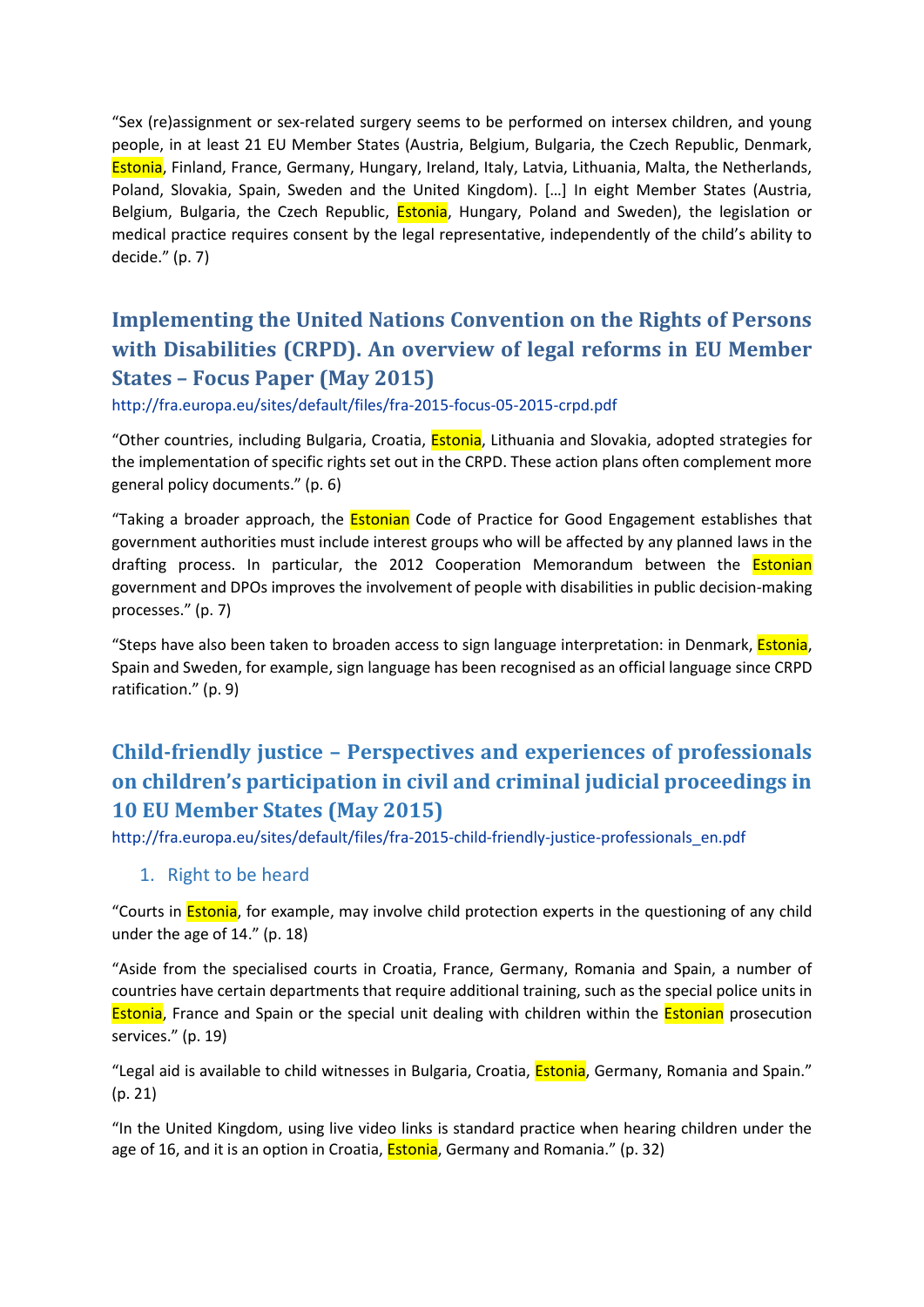"At the time of the research, evidence provided through video recordings was admissible in family law proceedings only in Croatia, **Estonia**, Poland and the United Kingdom (England and Wales)." (p. 41)

"Only Estonia, France and Scotland make the right to legal aid available to all children regardless of their role in the proceedings." (p. 42)

"Parents are excluded from hearings by law in Germany and typically by practice in Croatia, *Estonia*, Poland and Spain." (p. 45)

### 2. Criminal proceedings

"Professionals in the criminal justice field refer to children older than 12 in Scotland, older than 14 in Germany and Estonia, and older than 15 in Finland." (p. 72)

### 3. Right to protection and privacy

"In **Estonia**, a complex set of procedural safeguards has been put in place to ensure the protection of children participating in criminal proceedings." (p. 78)

"In **Estonia**, court documents available to the public (including on the court's website) do not publish a child's identifying details, referring to a child only by his/her initials." (p. 81)

"Legislation in Croatia, *Estonia*, Germany, Poland, Romania and in some cases in France allows the option of the public to be excluded in a closed hearing." (p. 82)

### 4. Right to non-discrimination

"Respondents in **Estonia**, Finland and Poland suggested that many buildings, such as police stations, are not accessible to persons with physical disabilities." (p. 88)

"In **Estonia**, an expert social worker, child protection officer or psychologist must be present when investigating authorities interview child victims and witnesses with speech impairments, learning disabilities or other mental health problems." (p. 89)

### 5. The principle of best interests of the child

"Despite legally acknowledging the concept, Estonia, France and Croatia have not developed specific criteria to determine the best interests of the child." (p. 95)

### 6. Training of professionals

"**Estonia**, Finland and Germany offer regular training through police departments. The Police and Border Control Board (Politsei- ja Piirivalveamet) in **Estonia** provides regular training sessions to both legal and social professionals in the criminal field." (p. 99)

"The financial recession forced cuts in the **Estonian** budget for training programmes, even though participation often depends on whether the professional can take part free of charge." (p. 101)

### 7. Multidisciplinary cooperation

"In the civil field in **Estonia**, training courses are sometimes organised to bring together different groups of experts, both legal and social, and networking is considered an important element." (p. 114)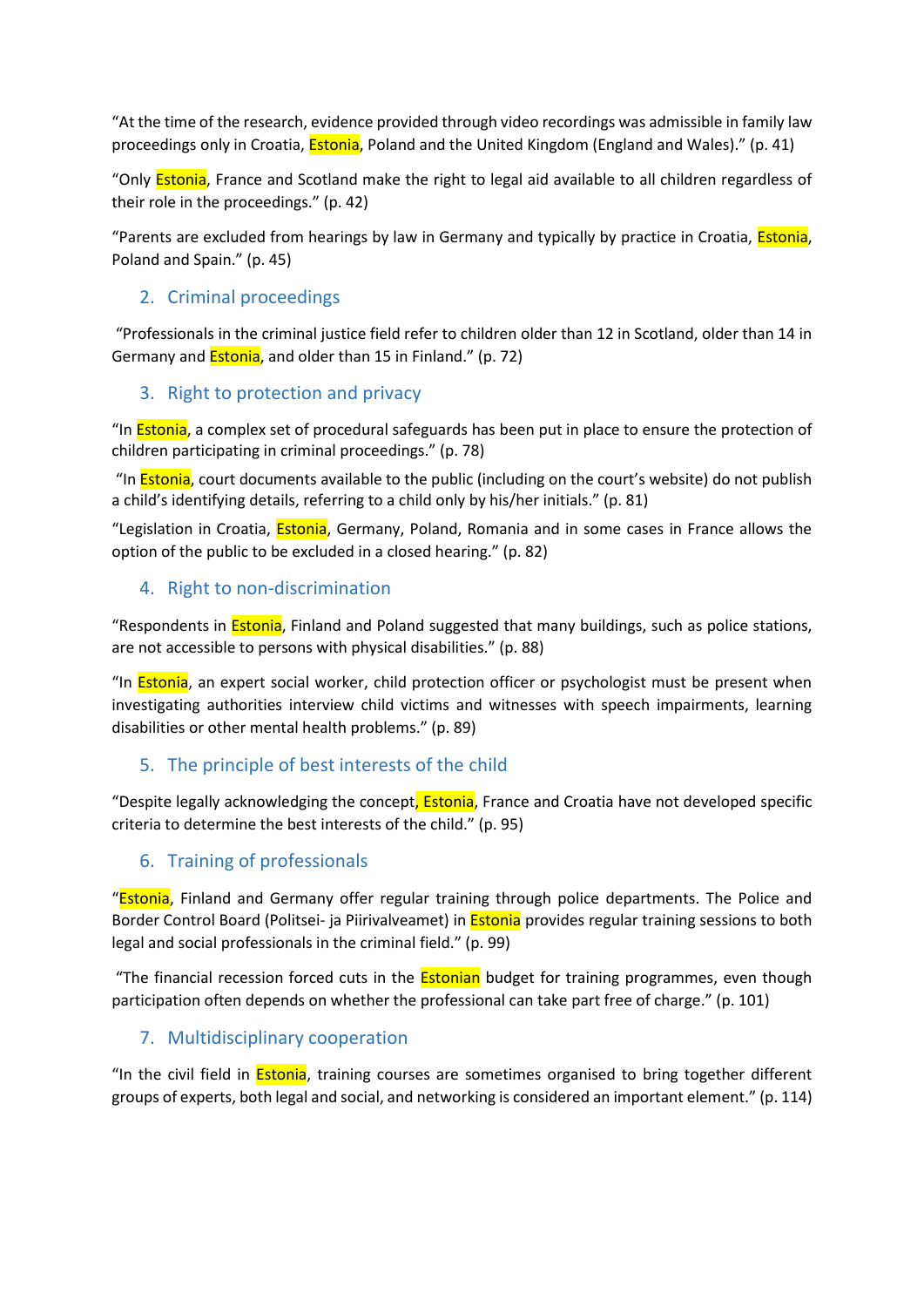# <span id="page-7-0"></span>**Victims of crime in the EU: the extent and nature of support for victims (January 2015)**

[http://fra.europa.eu/sites/default/files/fra-2015-victims-crime-eu-support\\_en\\_0.pdf](http://fra.europa.eu/sites/default/files/fra-2015-victims-crime-eu-support_en_0.pdf)

[1.Development of victims' rights – origins of victim support at Member State level] "Figure 1: Year of origin of generic victim support services [**Estonia'**s generic victim support services originated in 1994]" (p. 21)

"Figure 2: Year of first national legislation referring to the rights and/or support and protection of victims of crime in EU Member States [**Estonia**'s first legislation on this was in the 1990s]" (p. 23)

"The analysis, which covers 10 EU Member States, shows that child victims are subject to a means-test in Bulgaria, **Estonia**, France, Poland and Romania." (p. 42)

"Ensuring that victims, especially certain categories of victims considered particularly vulnerable, such as children, actually understand information concerning complex criminal proceedings is also important. It is considered good practice in **Estonia**, for example, for professionals to meet with the child a day or two before a hearing to introduce him or her to the building, rooms and colleagues working in the police department." (p. 50)

"The state is also the main victim support service provider in **Estonia**. Its Social Insurance Board (Sotsiaalkindlustusamet) coordinates the network of victim support services as well as referral mechanisms, cooperating with social workers of local municipalities and local NGOs on a case-by-case basis. Non-state services generally receive project-based funding directly from the Ministry of Social Affairs or through the Council of the Gambling Tax (Hasartmängumaksu nõukogu) in addition to some financial support from the local government. Any such public funding is related to specific activities of the organisations. The NGO Eluliin, for example, provides psychological crisis consultation in Tallinn and receives funding from the Tallinn city government and also from a number of private persons. Some organisations also receive funding through EU projects, such as the NGO Living for Tomorrow or the **Estonian** Women's Shelters Union (Eesti Naiste Varjupaikade Liit)." (p. 59)

"To date, all effective generic victim support organisations rely on very significant contributions from volunteers, with the noteworthy exception of **Estonia.**" (p. 63)

# <span id="page-7-1"></span>**Being Trans in the EU - Comparative analysis of the EU LGBT survey data (December 2014)**

[http://fra.europa.eu/sites/default/files/fra-2014-being-trans-eu-comparative\\_en.pdf](http://fra.europa.eu/sites/default/files/fra-2014-being-trans-eu-comparative_en.pdf)

"Figure 5: Perceived level of discrimination on the grounds of gender identity, by respondents to the 2012 Eurobarometer and the 2012 EU LGBT survey (%) [71% of the fewer than 30 respondents in **Estonia** felt that discrimination because a person is Transgender in the country they lived was fairly or very widespread]" (p. 26)

"Figure 7: Feeling discriminated against in the last 12 months when looking for a job or at work, by EU Member State (%) [Of the fewer than 30 respondents in **Estonia**, 29% felt discrimination against when looking for a job and 33% felt discrimination against at work]" (p. 29)

"The amount of respondents on a country level who have never experienced negative comments or conduct at work because of being trans ranges from 73 % in Slovenia to 32 % in Bulgaria (and 14% in Estonia where, however, the number of trans respondents available for the analysis is small)" (p. 34)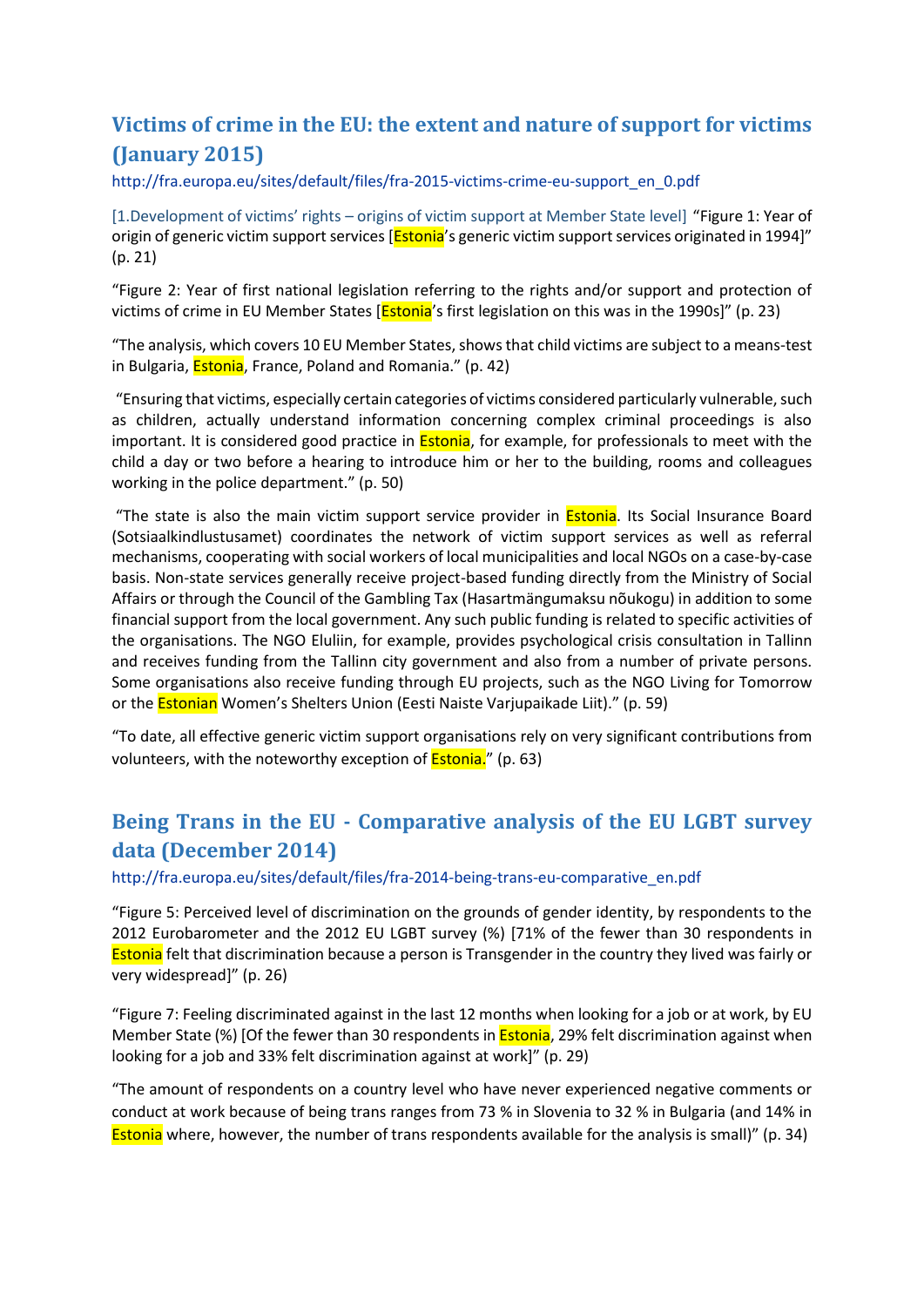"Figure 35: Prevalence of hate-motivated violence in the last 12 months, by EU Member State (%) [Of the fewer than 30 respondents in **Estonia**, 11% felt that there was a prevalence of hate-motivated violence partly or completely because they were perceived to be trans] (p. 56)

"Figure 47: Avoiding gender expression or certain places for fear of assault, threat or harassment, by EU Member State (%) (age group 25–54) [Of the fewer than 30 respondents in **Estonia**, 31% avoid expressing their gender in public and 38% avoid certain places for fear of being assaulted, threatened or harassed]" (p. 72)

# <span id="page-8-0"></span>**EU LGBT survey - European Union lesbian, gay, bisexual and transgender survey - Main results (October 2014)**

[http://fra.europa.eu/sites/default/files/fra-eu-lgbt-survey-main-results\\_tk3113640enc\\_1.pdf](http://fra.europa.eu/sites/default/files/fra-eu-lgbt-survey-main-results_tk3113640enc_1.pdf)

"At the country level, the percentage of respondents who have felt personally discriminated against because of being LGBT by bank or insurance company personnel in the previous year ranged from 1 % in **Estonia** to 9 % in Malta" (p. 42)

"Figure 58: Respondents indicating that same-sex couples and different-sex couples holding hands in public is 'very widespread', by country (%) [65% of respondents in **Estonia** felt that heterosexual couples holding hand was very widespread, and 2% said that homosexual couples holding hands was very widespread]" (p. 86)

"Figure 63: Respondents who avoid certain places or locations for fear of being assaulted, threatened or harassed because of being LGBT, by country (%) [55% of respondents in Estonia]" (p. 90)

"Figure 65: Possibility to change official documents to match the preferred gender, % of respondents who said 'Yes, upon fulfilment certain criteria', by country (%) [67% of respondents in **Estonia**]" (p. 93)

"Figure 74: Respondents who think that positive measures to promote respect for the human rights of lesbian, gay and bisexual people are 'fairly rare' or 'very rare', by country (%) [78% of respondents in **Estonia**]" (p. 108)

# <span id="page-8-1"></span>**Fundamental rights: challenges and achievements in 2013 - Annual report 2013 (June 2014)**

[http://fra.europa.eu/sites/default/files/fra-2014-annual-report-2013-0\\_en.pdf](http://fra.europa.eu/sites/default/files/fra-2014-annual-report-2013-0_en.pdf)

#### <span id="page-8-2"></span>1. ASYLUM, IMMIGRATION AND INTEGRATION

### 1.3 Member States slow to implement EU law safeguards: the example of effective return-monitoring systems

"Only 11 of the 19 EU Member States which FRA considers to have effective return-monitoring systems had monitors on board either systematically or occasionally: Austria, the Czech Republic, Denmark, **Estonia**, Hungary, Lithuania, Luxembourg, the Netherlands, Poland, Spain and the United Kingdom." (p. 47)

#### <span id="page-8-3"></span>2. BORDER CONTROL AND VISA POLICY

2.4. Towards a focus that includes the fundamental right aspects of EU visa policy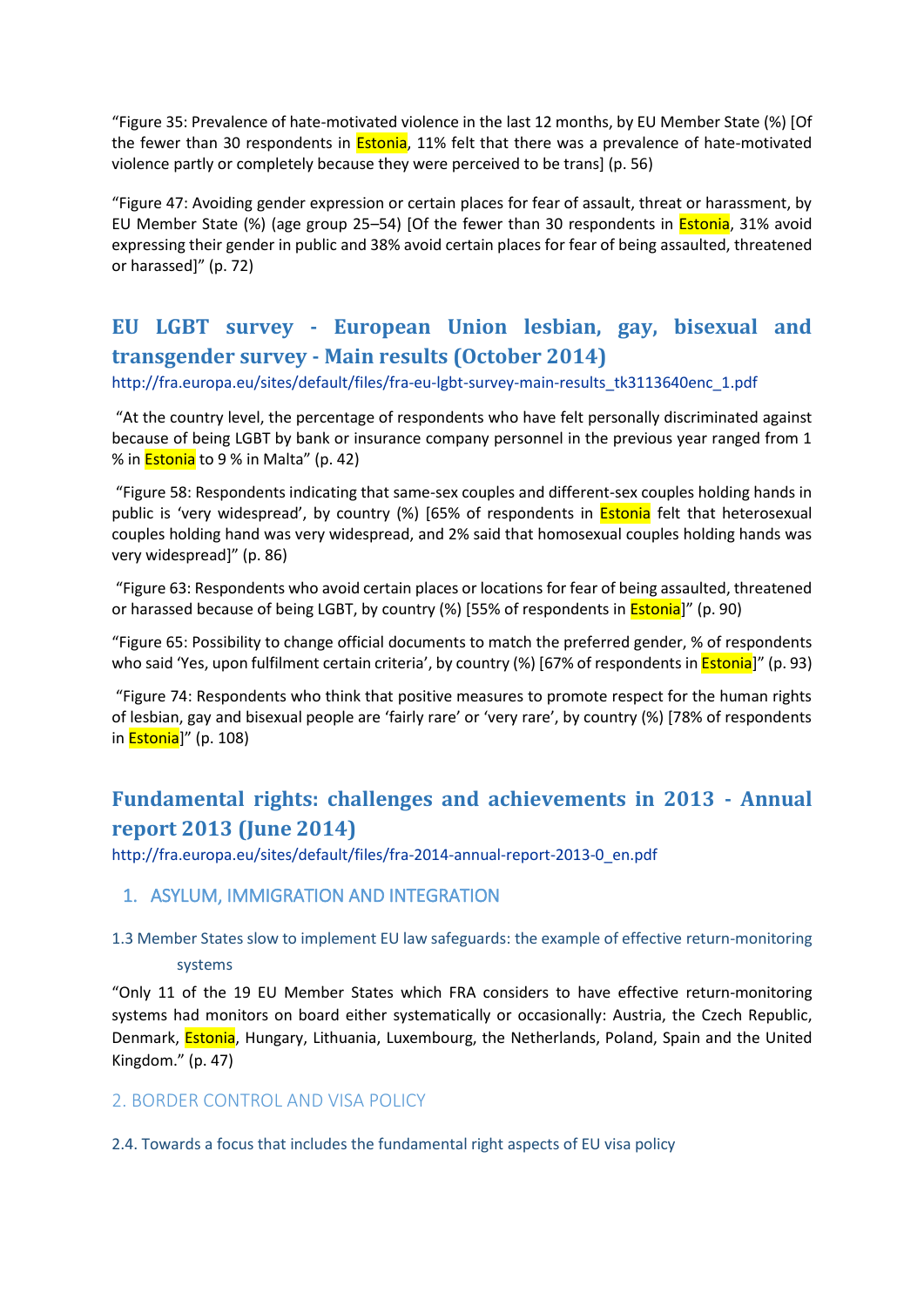"The Commission considered that the Czech Republic, **Estonia**, Finland, Hungary, Poland and Slovakia are not compliant with Article 47 of the Charter combined with the relevant articles of the Visa Code, as these Member States do not provide access to a judicial body." (p. 70)

### <span id="page-9-0"></span>4. THE RIGHTS OF THE CHILD AND THE PROTECTION OF CHILDREN

#### 4.2 Europe tackles violence against children

"During the last five years, nine Member States have received recommendations to prohibit corporal punishment in the Universal Periodic Review carried out by the UN Human Rights Council*:* Belgium, Estonia, Ireland, Italy, Lithuania, Malta, Slovakia, Slovenia and the United Kingdom." (p. 106)

#### 4.3. Europe takes aim at child poverty

The Statistics Office of **Estonia** published, in its blog, data on relative poverty to show that every sixth child in Estonia was living below the relative poverty line and one child in 11 was below the absolute poverty line or in deep material deprivation in 2011. According to this information, there have been no significant changes in the percentages since 2007." (p.114)

[Child poverty and education] "Cuts of more than 5 % were observed in Croatia, Cyprus, Greece, Hungary, Italy, Latvia, Lithuania, Portugal, Romania and the United Kingdom (Wales), whereas decreases between 1 % and 5 % were seen in Belgium (French Community), Bulgaria, the Czech Republic, **Estonia**, France, Ireland, Poland, Slovakia, Slovenia, Spain and the United Kingdom (Scotland)." (p. 115)

#### <span id="page-9-1"></span>5. EQUALITY AND NON-DISCRIMINATION

#### 5.2 Discrimination on all grounds persists in the EU

"Most complaints reported to the equality body in **Estonia** related to discrimination on the ground of sex. In addition, discrimination against pregnant women and parents is considered direct discrimination on the grounds of sex in Estonia."

#### 5.4 Member States adopt measures to counter discrimination

**"**Estonia and Finland organised campaigns promoting diversity and equality." (p. 134)

[Countering discrimination on the ground of disability] "New legislation was either adopted or presented in draft in Austria, Belgium, **Estonia**, Hungary, Italy, Latvia, the Netherlands, Portugal and the United Kingdom." (p. 135)

### <span id="page-9-2"></span>7. ROMA INTEGRATION

#### 7.2. Member States begin implementation of national Roma integration strategies

"In Estonia*,* an informal working group was established to collect data and information on Roma and to raise public awareness of Roma culture." (p. 172)

#### <span id="page-9-3"></span>8. ACCESS TO JUSTICE AND JUDICIAL COOPERATION

#### 8.2. Member States reform court procedures to facilitate access to justice

"In **Estonia**, individuals increasingly made use in 2013 of the existing online tool 'public e-file' to initiate court proceedings. One of the system's advantages was the lower court fees for civil court proceedings initiated through the e-file system. The Supreme Court, however, held this to be discriminatory and declared the relevant parts of the law on court fees unconstitutional." (p. 200)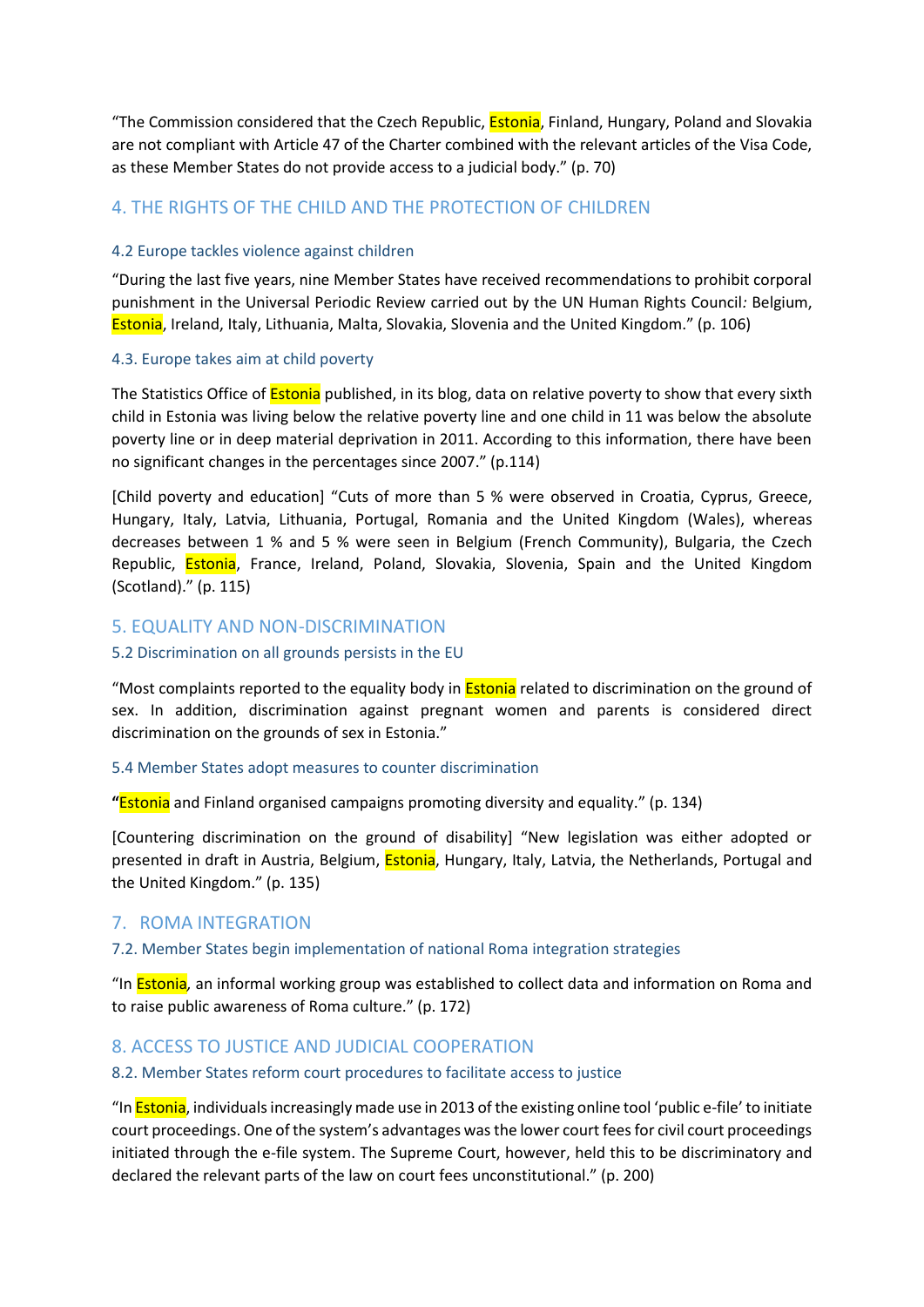### <span id="page-10-0"></span>9. RIGHTS OF CRIME VICTIMS

#### 9.5. Member States address rights of victims of trafficking and severe forms of labour exploitation

"Compensation was extended to victims of trafficking in several Member States, in line with Directive 2011/36/EU, including Austria, **Estonia**, Greece, Latvia and Luxembourg." (p. 222)

"Amendments to **Estonia**'s Victim Support Act also provide for victims' – and on some occasions their relatives' – access to victim support, social services and state compensation, in addition to creating a preliminary measure allowing victims of trafficking to stay and settle in Estonia." (p. 222)

# <span id="page-10-1"></span>**The right to political participation for persons with disabilities: human rights indicators (May 2014)**

[http://fra.europa.eu/sites/default/files/fra-2014-right-political-participation-persons](http://fra.europa.eu/sites/default/files/fra-2014-right-political-participation-persons-disabilities_en.pdf)[disabilities\\_en.pdf](http://fra.europa.eu/sites/default/files/fra-2014-right-political-participation-persons-disabilities_en.pdf)

[Has the CRPD been ratified without a reservation or declaration to Article 12 on equal recognition before the law?] "Of the EU Member States that have ratified the CRPD, **Estonia**, France and Poland have entered a declaration to Article 12. These declarations provide that they will implement Article 12 in accordance with their respective national legislation, which in each case allows restrictions on the right to vote of persons deprived of legal capacity." (p. 36)

**"**Estonia's declaration sets out that, in its view, Article 12 does not prevent restricting a person's legal capacity "when such need arises from the person's ability to understand and direct his or her actions" (p. 36-37)

# <span id="page-10-2"></span>**Criminalisation of migrants in an irregular situation and of persons engaging with them (March 2014)**

[http://fra.europa.eu/sites/default/files/fra-2014-criminalisation-of-migrants-0\\_en\\_0.pdf](http://fra.europa.eu/sites/default/files/fra-2014-criminalisation-of-migrants-0_en_0.pdf)

[Irregular entry] "Legislation in 17 Member States [including **Estonia**] punishes irregular entry with imprisonment and/or a fine."(p. 4)

"As Figure 4 illustrates, legislation in 13 Member States does not require a profit motive for facilitation of irregular stay to be punished. This includes **Estonia** and Lithuania, where the provision of housing alone is punishable." (p. 11)

"Croatia, Denmark and Greece punish facilitation of stay with a fine and/or imprisonment, and Estonia, Latvia, Lithuania, Romania and Slovenia with a fine." (p. 11)

# <span id="page-10-3"></span>**Violence against women: an EU-wide survey. Main results report (March 2014)**

[http://fra.europa.eu/sites/default/files/fra-2014-vaw-survey-main-results-apr14\\_en.pdf](http://fra.europa.eu/sites/default/files/fra-2014-vaw-survey-main-results-apr14_en.pdf)

#### 5. Stalking

"Examining the results separately for the EU Member States, the 12-month prevalence of stalking is seen to be highest in Sweden (9 %), France (8 %) and Luxembourg (7 %), and lowest in Lithuania (close to 0 %) and Estonia (1 %)" (p. 83)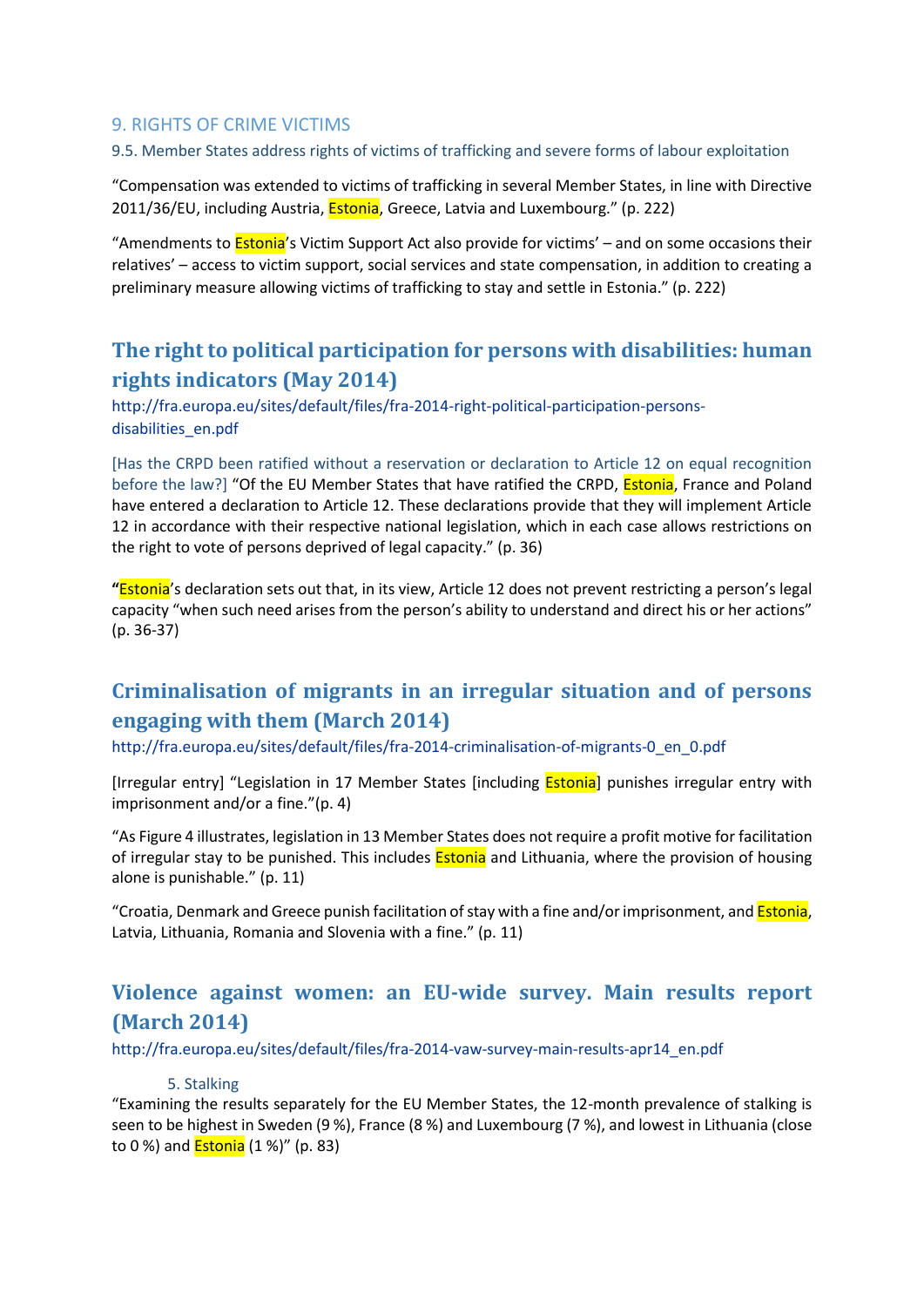"On the other hand [compared to other Member States with a higher police report rate], according to victims in Greece, the police either were notified or otherwise became aware of the most serious case of stalking in 8 % of cases, followed by 10 % in Estonia and 15 % in both Cyprus and Hungary." (p. 91)

#### 7. Experience of violence in childhood

"In **Estonia** and Finland, which show the highest overall prevalence of violence in childhood, rates of sexual abuse are slightly below average." (p. 122)

"Estonia, which had not explicitly banned corporal punishment by 2011 according to the report of the Working Group on the Universal Periodic Review for **Estonia**, has the second highest prevalence rate of childhood experiences of physical violence (43%) but low media coverage of the issue during fieldwork." (p. 124)

"Coverage of violent crimes against women in general was low in the media in Bulgaria, Portugal and Romania – where attention was focused on reports about the ongoing economic crisis and political struggles – and also in Cyprus, **Estonia**, Latvia and Malta and to some extent in the Czech Republic." (p. 126-7)

#### 9. Attitudes and awareness

"A majority of women in Croatia (70 %), Lithuania (66 %), Slovenia (62 %), Sweden and France (both 61 %), but a minority of women in **Estonia** (27 %), Bulgaria (28 %) and Italy (34 %) are aware of specific laws and political initiatives that focus on prevention." (p. 160)

# <span id="page-11-0"></span>**Access to data protection remedies in EU Member States (January 2014)**

[http://fra.europa.eu/sites/default/files/fra-2014-access-data-protection-remedies\\_en\\_0.pdf](http://fra.europa.eu/sites/default/files/fra-2014-access-data-protection-remedies_en_0.pdf)

#### 2. Data protection remedies at national level

"The most common course of action taken by DPAs [Data Protection Authority] is issuing a fine or pecuniary sanction, as reported in 19 EU Member States. For example, the DPA in Cyprus issued fines in 20 cases between 2009 and 2011. During the same time period, the Spain's DPA issued 1715 fines, Czech Republic's DPA issued 279 fines, Estonia's issued 101, Latvia's 63, Romania's 148, Slovakia's 45, Sweden's two and the United Kingdom's nine." (p. 21)

"For those imprisoned, the majority of EU Member States enforce a maximum determinate sentence, most of which fall between six months (Croatia and Malta) and five years (Cyprus, France, Slovenia and Latvia). Within this range fall Belgium (two years), **Estonia** (one year), Finland (one year), Germany (two years), Hungary (three. years), Luxembourg (one. year), Poland (three years), Portugal (four years), Slovakia (three years) and Sweden (two years)." (p. 22)

# <span id="page-11-1"></span>**Legal capacity of persons with intellectual disabilities and persons with mental health problems (July 2013)**

[http://fra.europa.eu/sites/default/files/legal-capacity-intellectual-disabilities-mental-health](http://fra.europa.eu/sites/default/files/legal-capacity-intellectual-disabilities-mental-health-problems.pdf)[problems.pdf](http://fra.europa.eu/sites/default/files/legal-capacity-intellectual-disabilities-mental-health-problems.pdf)

#### 2. The right to legal capacity in EU Member States

"The term 'curatorship' appears to be used in *Estonia*, France, Luxembourg, Portugal and Spain to refer to various systems of partial restriction of legal capacity, and systems under which the legal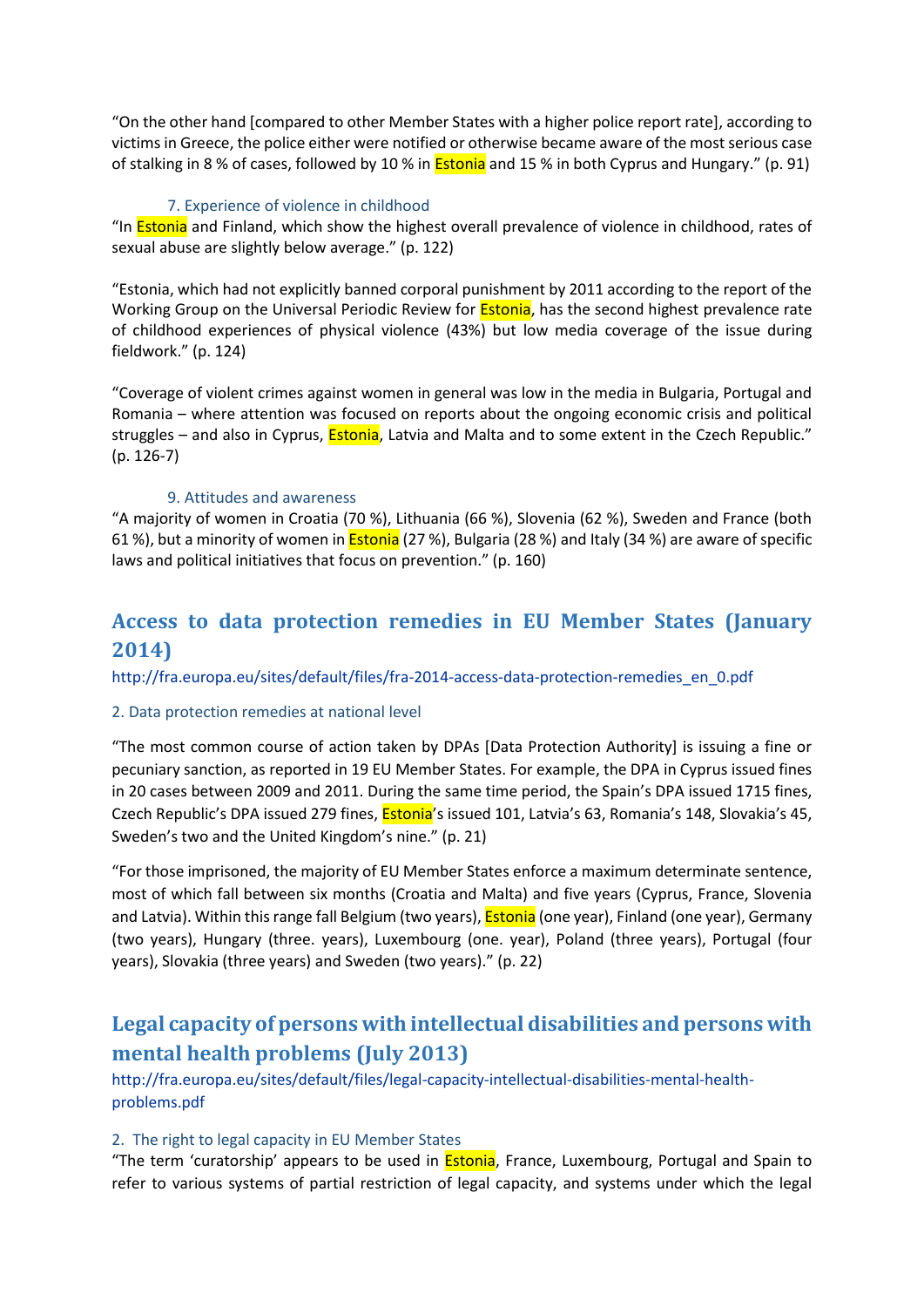representative can make legally binding decisions only with the agreement or consent of the person concerned." (p. 29)

"Another example [of requiring that the condition which may lead to legal incapacity must be of a 'permanent' nature] is **Estonia**, where legislation requires three conditions to be met: the person is an adult; has a mental illness or mental health problem; and is "persistently unable to understand the meaning of or to direct his or her actions". (p. 32-33)

"FRA research shows that the person under guardianship can appeal the decision affecting his or her legal capacity in many EU Member States, for example Austria, the Czech Republic, Denmark, **Estonia**, Finland, France, Germany, Greece, Hungary, Italy, Luxembourg, Poland, Spain, Sweden and the United Kingdom. In those Member States, the person under guardianship, as well as other persons 'involved' in the procedure, can also appeal the deprivation of legal capacity." (p. 39)

### <span id="page-12-0"></span>**Fundamental rights: challenges and achievements in 2012 (June 2013)** [http://fra.europa.eu/sites/default/files/annual-report-2012\\_en.pdf](http://fra.europa.eu/sites/default/files/annual-report-2012_en.pdf)

### <span id="page-12-1"></span>1. ASYLUM, IMMIGRATION AND INTEGRATION

"While not all EU Member States may experience situations of particularly exploitative working conditions to the same degree, of the eight EU Member States that provided information on the number of residence permits issued to victims of particularly exploitative working conditions in 2012 (Austria, the Czech Republic, *Estonia*, Greece, Hungary, Latvia, Slovenia and Slovakia), only Austria actually issued such permits, providing them to one man and eight women." (p. 48)

[Establishment of effective monitoring systems in 2012] "In **Estonia**, following an agreement with the Red Cross made in 2011, return monitoring became operational." (p. 55)

"Of the 15 Member States where FRA considers that effective monitoring systems are in place, only seven (Austria, Belgium, Czech Republic, Denmark, Estonia, Luxembourg and the United Kingdom) monitored a return flight in 2012, while monitoring in the other Member States remained limited to the pre-departure process." (p. 56)

"Eight EU Member States (Austria, the Czech Republic, Estonia, Germany, Ireland, the Netherlands, Romania and Sweden have developed indicators to monitor integration and Finland is introducing them." (p. 64)

#### <span id="page-12-2"></span>2. BORDER CONTROL AND VISA POLICY

[Automated Border Control (ABC)] **"**Austria, Belgium, Denmark, Estonia, Hungary, Latvia and Romania plan to introduce ABC gates at the airports in their respective capitals." (p. 84)

"Procedures adopted in **Estonia** illustrate how this can be done effectively in practice. **Estonian** embassies make available information material on VIS. When registering an application, the consular officer explains to the applicant why fingerprinting is a requirement. The officer ensures that it is possible to take all 10 fingerprints. The prints and their quality are then shown on the computer screen to both the official and the applicant. If the quality is poor, then the applicant is asked for another imprint." (p. 91)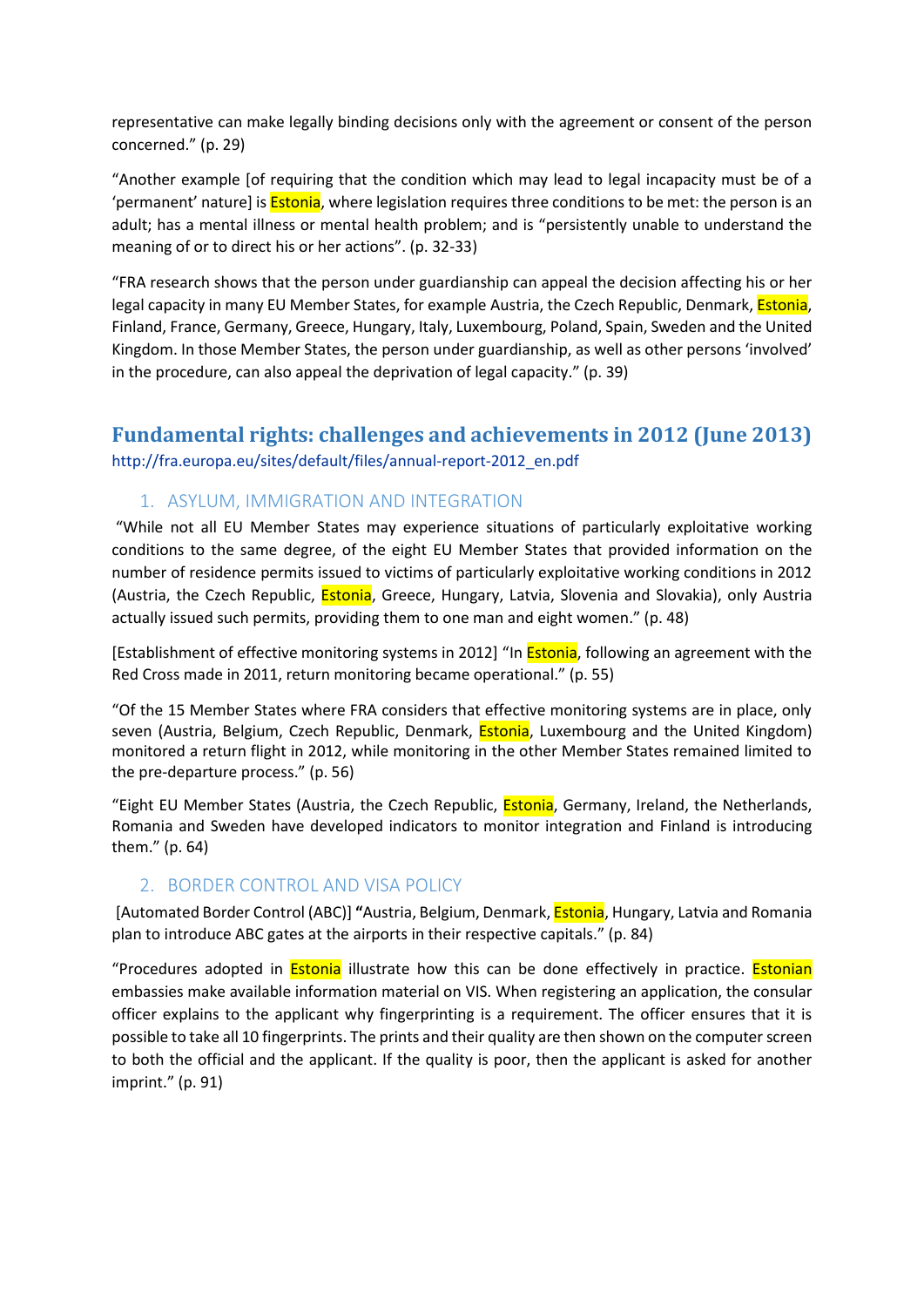### 4. THE RIGHTS OF THE CHILD AND PROTECTION OF CHILDREN

<span id="page-13-0"></span>*"Vihjeliin* is a free online service of the Estonian Union for Child Welfare, which enables internet users to report illegal content online, such as sexual abuse or exploitation of children and child trafficking." (p. 121)

**"**Estonia enacted a law criminalising trafficking in March 2012." (p. 124)

### 5. EQUALITY AND NON-DISCRIMINATION

<span id="page-13-1"></span>[Key developments: European aspects] "Five EU Member States (Bulgaria, Estonia, Greece, Malta and Poland) ratified the CRPD in 2012, bringing the total ratifications to 24 EU Member States and Croatia, among which 19 have also ratified its Optional Protocol." (p. 140)

"In Estonia, the Ministry of Social Affairs published a handbook including guidelines on how to improve the accessibility of buildings and other facilities for persons with disabilities and older people" (p. 153)

[Discrimination on the grounds of sexual orientation and gender identity] "In **Estonia**, a bill was introduced which envisages an amendment to the Penal Code (*Karistusseadustik*) that would allow hate motivation to be an aggravating circumstance for a crime and would include sexual orientation and gender identity as protected grounds." (p. 154)

"In Estonia, a claim submitted to the Chancellor of Justice (*Õiguskantsler*) is under assessment. It concerns the current Aliens Act (*Välismaalaste seadus*) with respect to the alleged unequal treatment of same-sex partners of Estonian citizens. The applicant said that the Aliens Act does not list the existence of a long-term same-sex registered partnership with an **Estonian** citizen as among the grounds for issuing a temporary residence permit, putting it in conflict with Article 27 of the Constitution of the Republic of Estonia (*Eesti Vabariigi Põhiseadus*), as well as with the Citizen of European Union Act (*Euroopa Liidu kodaniku seadus)* and relevant provisions of the ECHR." (p. 156)

[Discrimination on the grounds of sex] "Estonia and Finland, introduced 'softer' measures in the context of their national action plans in the area of equality, including raising awareness, analysing the gender pay gap as well as the effects of taxation and transfer payments on the economic equality of women and men." (p. 160)

"The gender pay gap can also result in poverty for older women. In June 2012, *Estonia* adopted legislative measures which aim to compensate a parent's decrease in future pension due to child rearing. Since women are more likely to take parental leave than men, this measure is expected to particularly improve women's future pensions." (p. 160)

### 6. RACISM AND ETHNIC DISCRIMINATION

<span id="page-13-2"></span>"Changes in the approach to racist, xenophobic and related crimes included: enhancing penalties for crimes motivated by such biases (Belgium, and the United Kingdom); moves to begin legally recognising bias motivations as aggravating factors (Cyprus, and **Estonia**); or, ensuring that the criminal code better recognises crimes motivated by racism, xenophobia and related intolerances (Bulgaria, Malta, and Croatia)" (p. 180)

# 7. PARTICIPATION OF EU CITIZENS IN THE UNION'S DEMOCRATIC FUNCTIONING

<span id="page-13-3"></span>"Figure 7.1: Offices which non-national EU citizens may hold in local government units [In *Estonia*, this applies to Head, deputy and member of the executive committee]" (p. 215)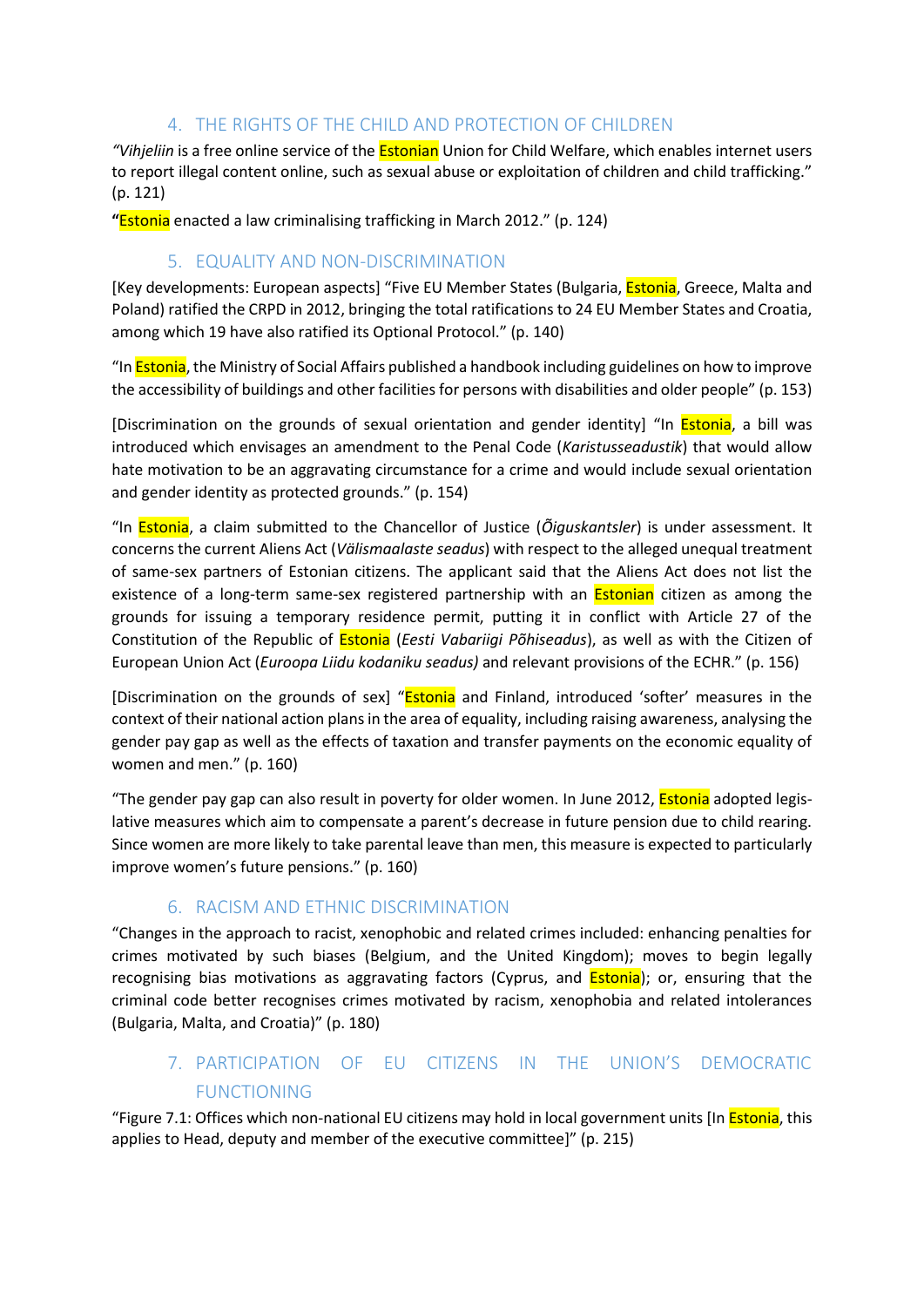"In **Estonia**, where e-voting has been in place since 2002, amendments to all relevant electoral laws were adopted in October 2012.Their main aim was to further regulate electronic voting and in particular to establish a specific electronic voting committee, the function of which is to prepare and organise the e-voting, to solve any issues hindering e-voting procedure and to verify e-voting results." (p. 219)

### 8. ACCESS TO EFFICIENT AND INDEPENDENT JUSTICE

<span id="page-14-0"></span>**"**Estonia, among others, introduced simplified procedures, such as hearing witnesses by telephone or through written statements, rather than requiring them to appear in court, avoiding the resulting delays if they failed to appear. Such procedures are allowed in criminal cases if the accused and the prosecutor have agreed on how the case should be concluded." (p. 240)

### 9. RIGHTS OF CRIME VICTIMS

<span id="page-14-1"></span>"Measures are also under way in **Estonia** to simplify the procedure for victims seeking compensation for damages, and the Ministry of Justice (*Justiitsministeerium*) has said it intends to amend the Criminal Procedure Act (*Kriminaalmenetluse seadustik*). The draft law attempts to address the concerns revealed by a University of Tartu study on victims and witnesses in criminal procedures conducted in 2011." (p. 262)

# <span id="page-14-2"></span>**Access to justice in cases of discrimination in the EU – Steps to further equality (Dec 2012)**

<http://fra.europa.eu/sites/default/files/fra-2012-access-to-justice-social.pdf>

"Table A1: Equality bodies at national level (members of Equinet), by mandate and 'predominant type' (quasi-judicial or promotion) [The Gender Equality and Equal Treatment Commissioner or *Soolise võrdõiguslikkuse ja võrdse kohtlemise volini* operates in Estonia, but information was not available on its grounds of discrimination]" (p. 65)

# <span id="page-14-3"></span>**Making hate crime visible in the European Union: acknowledging victims' rights (Nov 2012)**

[http://fra.europa.eu/sites/default/files/fra-2012\\_hate-crime.pdf](http://fra.europa.eu/sites/default/files/fra-2012_hate-crime.pdf)

[4. The visibility of hate crime: official data collection in the European Union] "Thirteen EU Member States can be said to operate limited data collection mechanisms pertaining to hate crime: Bulgaria, Cyprus, Estonia, Greece, Hungary, Ireland, Italy, Latvia, Luxembourg, Malta, Portugal, Slovenia and Spain." (p. 36)

"Official statistics in **Estonia** relate to a limited number of offences that are not directly related to hate crime. The Ministry of Justice records these offences under the heading of crimes against civil and political rights: incitement to hatred; violations of equality; discrimination based on genetic information; and violations of freedom of religion." (p. 37)